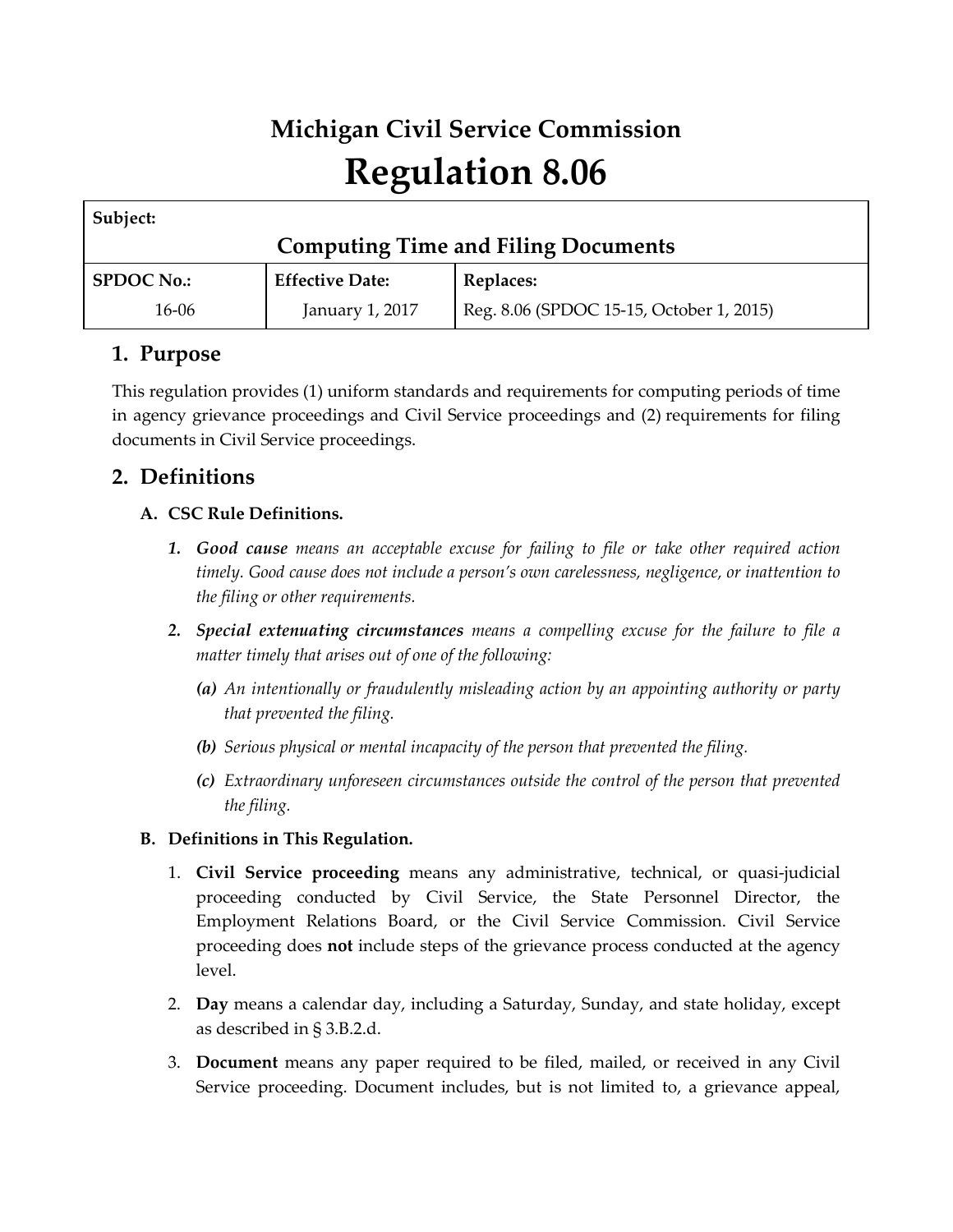technical complaint, claim of appeal, application for leave to appeal, motion, brief, decision, order, or recommendation.

- 4. **Agency grievance proceeding** means the steps of the Civil Service grievance process authorized by regulation 8.01 conducted at the agency level leading to a final grievance decision of the appointing authority.
- 5. **Mailed** means deposited in a United States Postal Service mail receptacle properly addressed, containing the document to be mailed, and with first-class postage fully prepaid on the envelope.
- 6. **Postmark** means a date stamp placed on a mailed envelope or a receipt issued by the United States Postal Service indicating the date the envelope was mailed or received by the United States Postal Service for mailing. A postmark does not include a date stamp placed by the sender, such as a postage meter stamp.
- 7. **Workday** means a day, Monday through Friday, on which the state executive offices are open for business. Workday does not include a Saturday, Sunday, or state holiday.

#### **3. Standards**

#### **A. Application of Regulation.**

- 1. § 3.B and applicable definitions apply to all (1) agency grievance proceedings and (2) Civil Service proceedings.
- 2. § 3.C and applicable definitions apply to all Civil Service proceedings, but do **not** apply to agency grievance proceedings.

#### **B. Computing Time Periods.**

1. **Application.** Unless a rule or another regulation specifically provides a different method, all time periods required by a rule or regulation for a Civil Service proceeding or an agency grievance proceeding are measured in days, weeks, months, or years, as provided in this regulation.

#### 2. **Counting Time.**

a. **Counting days.** The first day of a period measured in **days** is the day after the occurrence that starts the period. The last day of the period is included.

Example of counting days: "An appeal must be filed **within 14 calendar days** after the final grievance decision is issued."

If the final decision is issued on Wednesday, September 13, the 14-day appeal period begins the next day, Thursday, September 14. The grievance appeal must be received by Civil Service staff no later than Wednesday, September 27. The calendar below highlights the 14 calendar days as they are counted: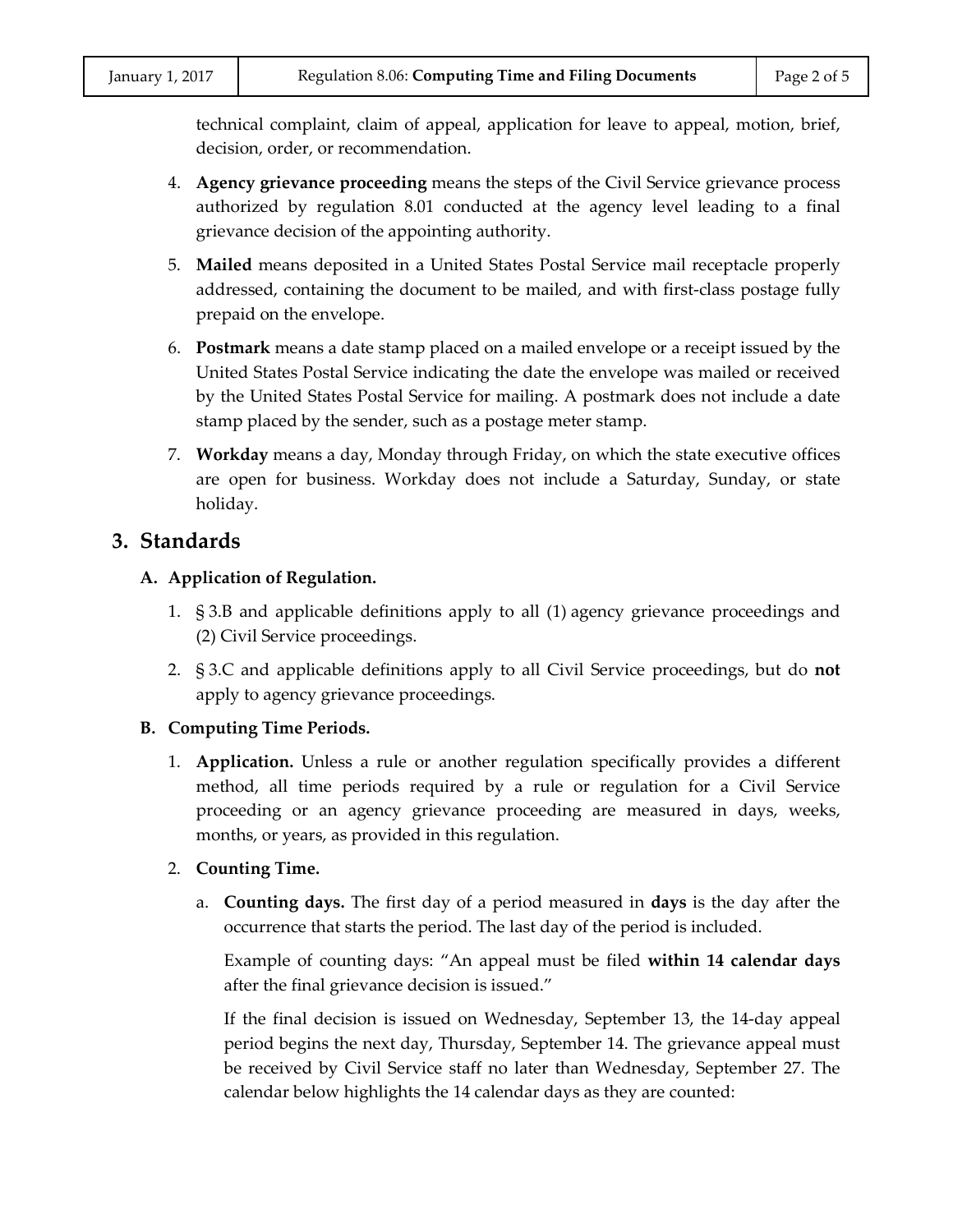| Sun | Mon            | Tues | Wed                             | Thurs          | Fri            | Sat            |
|-----|----------------|------|---------------------------------|----------------|----------------|----------------|
|     |                |      |                                 |                | $\overline{1}$ | $\overline{2}$ |
| 3   | $\overline{4}$ | 5    | 6                               | $\overline{7}$ | 8              | 9              |
| 10  | 11             | 12   | 13/ Decision<br>Issued<br>Today | 14             | 15             | 16             |
| 17  | 18             | 19   | 20                              | 21             | 22             | 23             |
| 24  | 25             | 26   | 27/<br>Appeal Due<br>Today      | 28             | 29             | 30             |

b. **Counting Weeks.** The first day of a period measured in **weeks** ends on the same day of the week as the occurrence that starts the period.

Example of counting weeks: "An appeal must be filed **within 3 weeks** after the final decision is issued."

If the final decision is issued on Tuesday, October 5, any appeal must be received by Civil Service staff no later than Tuesday, October 26. The calendar below highlights the three weeks as they are counted:

| Sun            | Mon            | Tues                           | Wed | Thurs          | Fri          | Sat            |
|----------------|----------------|--------------------------------|-----|----------------|--------------|----------------|
|                |                |                                |     |                | $\mathbf{1}$ | $\overline{2}$ |
| $\mathfrak{Z}$ | $\overline{4}$ | 5/ Decision<br>Issued<br>Today | 6   | $\overline{7}$ | 8            | 9              |
| 10             | 11             | 12                             | 13  | 14             | 15           | 16             |
| 17             | 18             | 19                             | 20  | 21             | 22           | 23             |
| 24             | 25             | 26/ Appeal<br>Due Today        | 27  | 28             | 29           | 30             |
| 31             |                |                                |     |                |              |                |

c. **Counting months or years.** A period measured in **months** or **years** ends on the same day of the month as the occurrence that begins the period. If what would otherwise be the final month does not include that day, the last day of the period is the last day of that month.

Examples of counting months: "An appeal must be filed within **6 months** after the date the final decision is issued."

**Example 1**: If the final decision was issued on Wednesday, May 15, 2013, any appeal must be filed on or before Friday, November 15, 2013.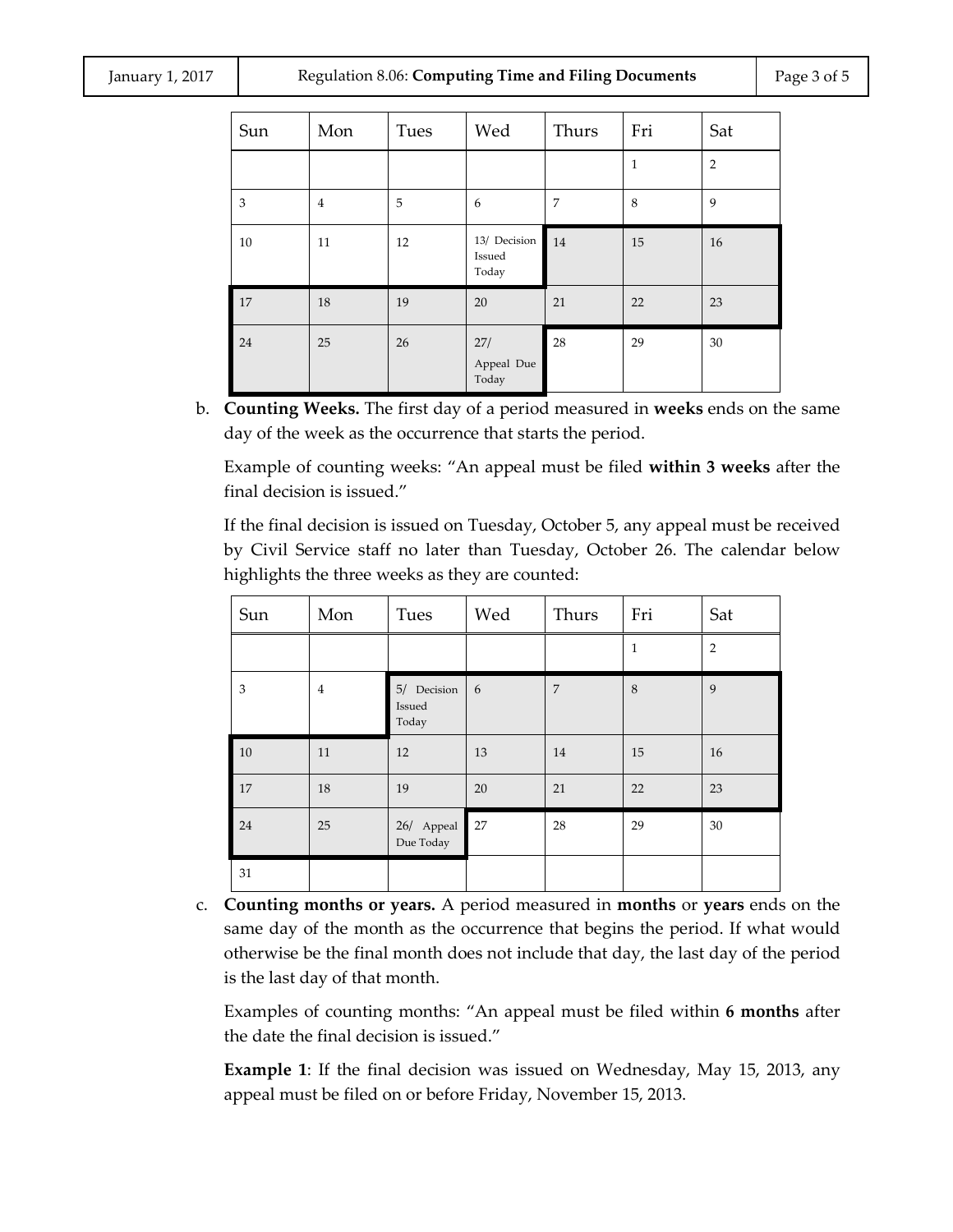**Example 2**: If the final decision was issued on Thursday, October 31, 2013, any appeal must be filed on or before Wednesday, April 30, 2014. [Because April 2014 has no 31st day, the last day of April, the 30th, is the last day of the period.]

d. **Effect of a Saturday, Sunday, and state holiday.** The occurrence of a Saturday, Sunday, or state holiday does not lengthen a filing period unless the last day of the period is a Saturday, Sunday, or state holiday. In such an event, the period runs until the next workday.

Example: "An appeal must be filed **within 14 calendar days** after the final grievance decision is issued."

If the final grievance decision is issued on Friday, December 18, the grievance appeal must be received by Civil Service staff no later than Monday, January 4. The 14-day period is **not** extended by the state holidays on December 24, 25, and 31. However, since the last day of the period would fall on the holiday on January 1, the period is extended to the next workday, Monday, January 4.

| Sun    | Mon                              | Tues   | Wed    | Thurs             | Fri                                    | Sat    |
|--------|----------------------------------|--------|--------|-------------------|----------------------------------------|--------|
| Dec 13 | Dec 14                           | Dec 15 | Dec 16 | Dec 17            | Dec 18/<br>Decision<br>mailed<br>Today | Dec 19 |
| Dec 20 | Dec 21                           | Dec 22 | Dec 23 | Dec 24<br>Holiday | Dec 25<br>Holiday                      | Dec 26 |
| Dec 27 | Dec 28                           | Dec 29 | Dec 30 | Dec 31<br>Holiday | Jan 1<br>Holiday                       | Jan 2  |
| Jan 3  | $\tan 4/$<br>Appeal Due<br>Today | Jan 5  | Jan 6  | Jan 7             | Jan <sub>8</sub>                       | Jan 9  |

#### **C. Delivery and Receipt of Documents in Civil Service Proceedings.**

- 1. **Documents Received by Civil Service.** If a period ends or begins on the date a document is received in a Civil Service office, the document is deemed received on the date the document is **received** in the Civil Service office while the office is open to the public. A document must be **received** in the Civil Service office before the relevant period expires to be timely. Receipt of documents by email is determined by the time-stamp for the message.
- 2. **Documents Sent by Civil Service.** If a period begins on the date a document is issued by a Civil Service office, the period begins on the **earliest** of the following:
	- a. The date the document is mailed or sent by other courier by Civil Service to the last address provided by the recipient. The mailing date is the date on the document, unless the postmark or other document is offered to demonstrate otherwise.